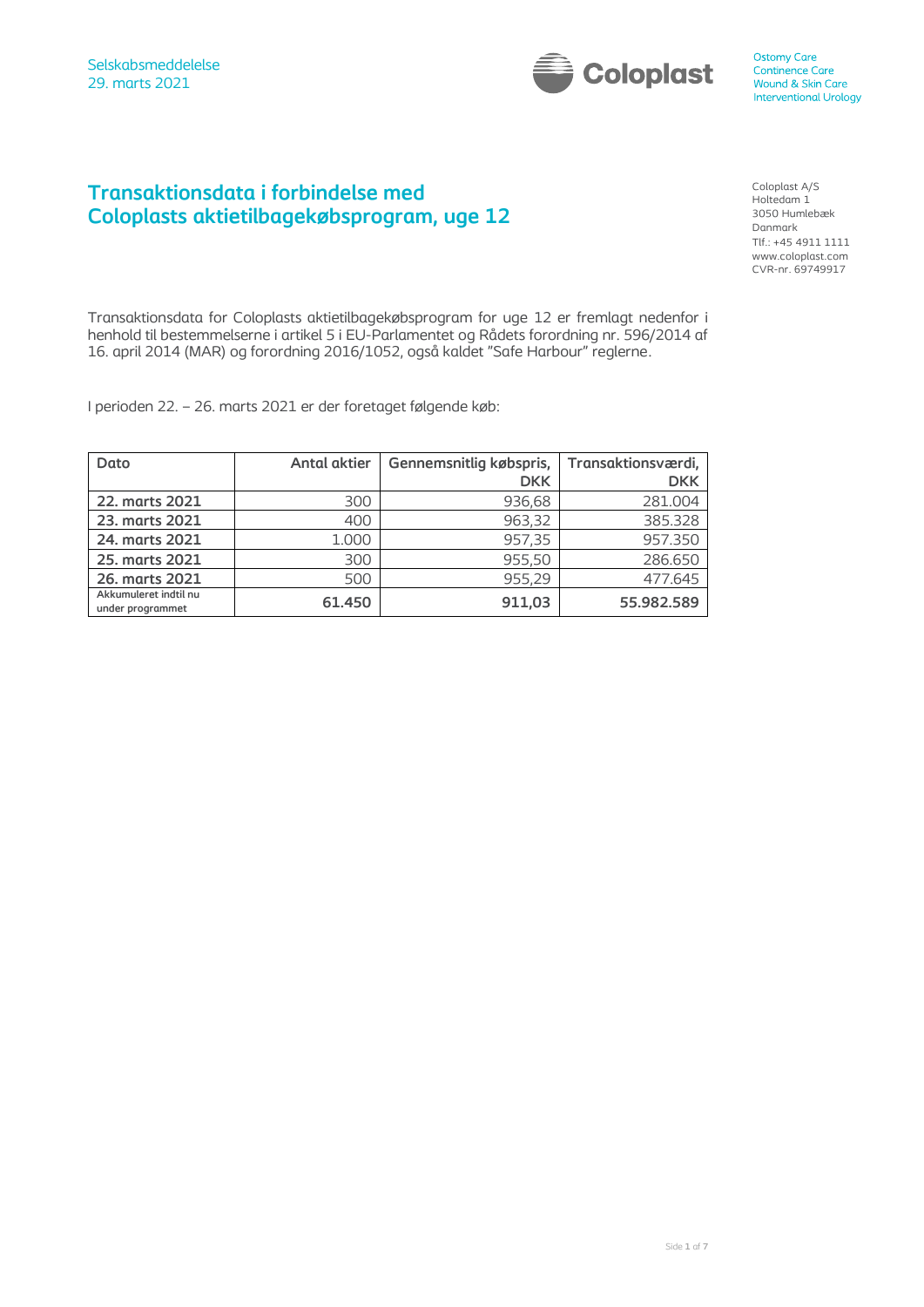

**Handelsdato 22-03-2021 Antal aktier 300**

| <b>Share</b> | ISIN         | Lei-code              | Buy/Sell   | Volume | Price      | Venue       | Date & Time CET          |
|--------------|--------------|-----------------------|------------|--------|------------|-------------|--------------------------|
| Coloplast    | DK0060448614 | MAES062Z21O4RZ2U7M116 | <b>Buy</b> | 2      | 925,4      | XCSE        | 20210322 9:01:00.789000  |
| Coloplast    | DK0060448615 | MAES062Z21O4RZ2U7M117 | Buy        | 30     | 934,2      | <b>XCSE</b> | 20210322 9:11:58.034000  |
| Coloplast    | DK0060448616 | MAES062Z21O4RZ2U7M118 | Buy        | 1      | 934,2      | <b>XCSE</b> | 20210322 9:11:58.035000  |
| Coloplast    | DK0060448617 | MAES062Z21O4RZ2U7M119 | Buy        | 6      | 930,8      | XCSE        | 20210322 9:30:56.680000  |
| Coloplast    | DK0060448618 | MAES062Z21O4RZ2U7M120 | <b>Buy</b> | 24     | 930,8      | <b>XCSE</b> | 20210322 9:30:56.680000  |
| Coloplast    | DK0060448619 | MAES062Z21O4RZ2U7M121 | Buy        | 29     | 932,2 XCSE |             | 20210322 9:51:00.352000  |
| Coloplast    | DK0060448620 | MAES062Z21O4RZ2U7M122 | Buy        | 29     | 933,6      | <b>XCSE</b> | 20210322 10:14:15.908000 |
| Coloplast    | DK0060448621 | MAES062Z21O4RZ2U7M123 | <b>Buy</b> | 29     | 934        | <b>XCSE</b> | 20210322 10:45:00.814000 |
| Coloplast    | DK0060448622 | MAES062Z21O4RZ2U7M124 | Buy        | 32     | 934        | <b>XCSE</b> | 20210322 11:15:24.407000 |
| Coloplast    | DK0060448623 | MAES062Z21O4RZ2U7M125 | Buy        | 32     | 936        | <b>XCSE</b> | 20210322 11:49:51.811000 |
| Coloplast    | DK0060448624 | MAES062Z21O4RZ2U7M126 | Buy        | 9      | 941,6      | <b>XCSE</b> | 20210322 12:23:17.694000 |
| Coloplast    | DK0060448625 | MAES062Z21O4RZ2U7M127 | <b>Buy</b> | 20     | 941,6      | <b>XCSE</b> | 20210322 12:23:28.314000 |
| Coloplast    | DK0060448626 | MAES062Z21O4RZ2U7M128 | Buy        |        | 943,8      | XCSE        | 20210322 12:56:18.845840 |
| Coloplast    | DK0060448627 | MAES062Z21O4RZ2U7M129 | Buy        | 2      | 943,6      | <b>XCSE</b> | 20210322 12:57:48.151000 |
| Coloplast    | DK0060448628 | MAES062Z21O4RZ2U7M130 | Buy        | 10     | 944        | <b>XCSE</b> | 20210322 14:09:18.284000 |
| Coloplast    | DK0060448629 | MAES062Z21O4RZ2U7M131 | <b>Buy</b> | 38     | 947,2      | <b>XCSE</b> | 20210322 14:34:09.336147 |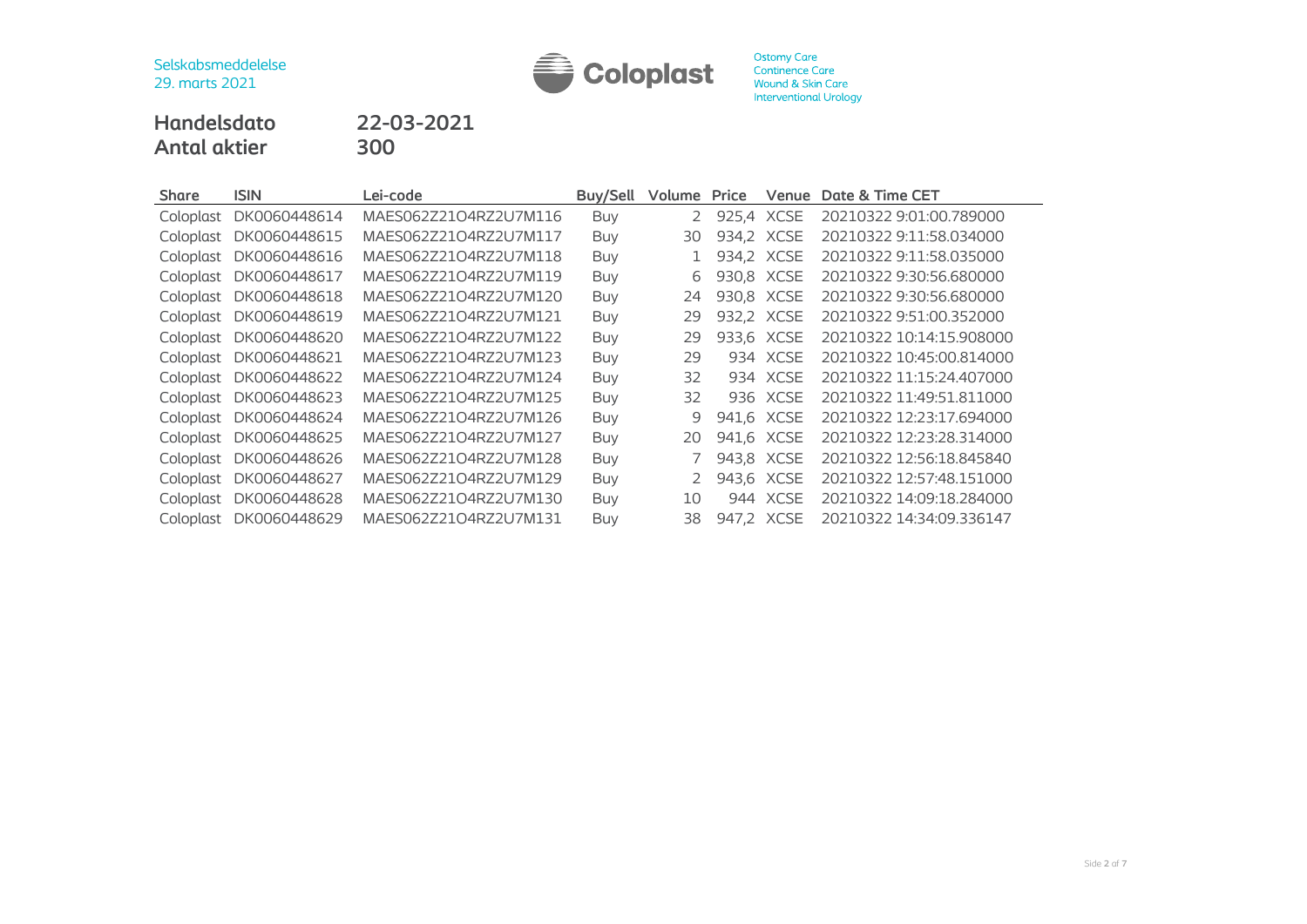

**Handelsdato 23-03-2021 Antal aktier** 

| <b>Share</b> | <b>ISIN</b> | Lei-code                           | Buy/Sell   | Volume | Price | Venue       | Date & Time CET          |
|--------------|-------------|------------------------------------|------------|--------|-------|-------------|--------------------------|
| Coloplast    |             | DK0060448614 MAES062Z21O4RZ2U7M116 | Buy        | 2      |       | 959,4 XCSE  | 20210323 9:01:04.688000  |
| Coloplast    |             | DK0060448614 MAES062Z21O4RZ2U7M116 | <b>Buy</b> |        |       | 960.4 XCSE  | 20210323 9:14:44.108000  |
| Coloplast    |             | DK0060448614 MAES062Z21O4RZ2U7M116 | Buy        | 28     |       | 960,4 XCSE  | 20210323 9:14:44.108000  |
| Coloplast    |             | DK0060448614 MAES062Z21O4RZ2U7M116 | Buy        | 31     |       | 962 XCSE    | 20210323 9:41:21.299000  |
| Coloplast    |             | DK0060448614 MAES062Z21O4RZ2U7M116 | Buy        | 29     |       | 964 XCSE    | 20210323 10:07:21.445000 |
| Coloplast    |             | DK0060448614 MAES062Z21O4RZ2U7M116 | Buy        | 31     |       | 962 XCSE    | 20210323 10:48:25.022000 |
| Coloplast    |             | DK0060448614 MAES062Z21O4RZ2U7M116 | Buy        | 29     |       | 962 XCSE    | 20210323 11:26:06.147000 |
| Coloplast    |             | DK0060448614 MAES062Z21O4RZ2U7M116 | Buy        | 29     |       | 963,2 XCSE  | 20210323 12:04:58.971000 |
| Coloplast    |             | DK0060448614 MAES062Z21O4RZ2U7M116 | Buy        | 29     |       | 968,6 XCSE  | 20210323 12:48:47.048000 |
| Coloplast    |             | DK0060448614 MAES062Z21O4RZ2U7M116 | Buy        | 29     |       | 965 XCSE    | 20210323 13:41:37.825000 |
| Coloplast    |             | DK0060448614 MAES062Z21O4RZ2U7M116 | Buy        | 29     |       | 963,4 XCSE  | 20210323 14:24:55.986000 |
| Coloplast    |             | DK0060448614 MAES062Z21O4RZ2U7M116 | Buy        | 32     |       | 964,8 XCSE  | 20210323 14:44:48.341391 |
| Coloplast    |             | DK0060448614 MAES062Z21O4RZ2U7M116 | Buy        | 16     |       | 962,6 XCSE  | 20210323 16:19:25.793696 |
| Coloplast    |             | DK0060448614 MAES062Z21O4RZ2U7M116 | Buy        | 34     |       | 962,6 XCSE  | 20210323 16:19:25.793696 |
| Coloplast    |             | DK0060448614 MAES062Z21O4RZ2U7M116 | Buy        | 23     | 963   | <b>XCSE</b> | 20210323 16:21:48.682578 |
| Coloplast    |             | DK0060448614 MAES062Z21O4RZ2U7M116 | Buy        | 27     |       | 963 XCSE    | 20210323 16:21:48.682606 |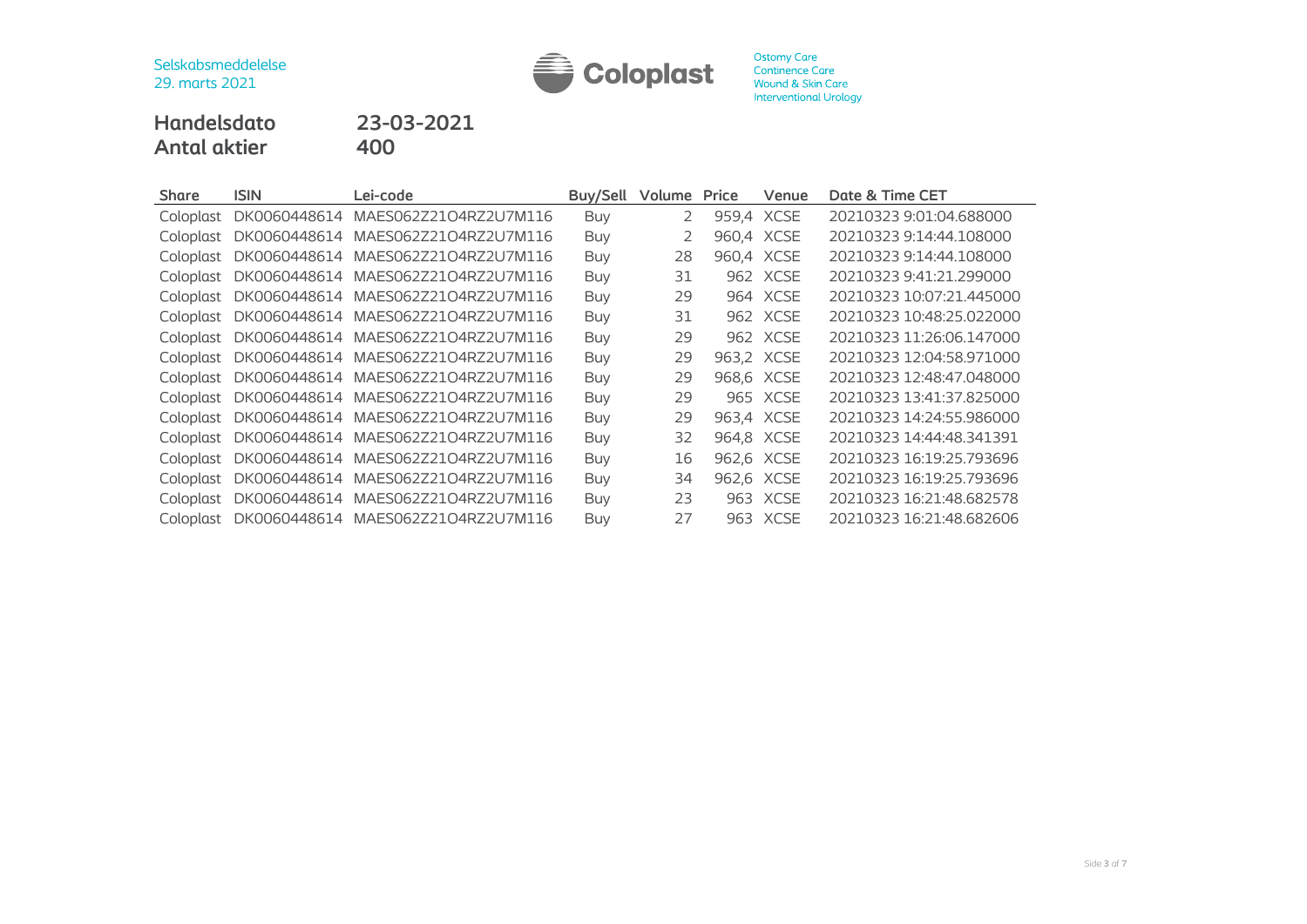

**Handelsdato 24-03-2021 Antal aktier 1.000**

| <b>Share</b> | <b>ISIN</b>  | Lei-code              | Buy/Sell   | Volume | Price | Venue       | Date & Time CET          |
|--------------|--------------|-----------------------|------------|--------|-------|-------------|--------------------------|
| Coloplast    | DK0060448614 | MAES062Z21O4RZ2U7M116 | Buy        | 2      |       | 965,2 XCSE  | 20210324 9:03:28.649000  |
| Coloplast    | DK0060448614 | MAES062Z21O4RZ2U7M116 | Buy        | 29     |       | 962,6 XCSE  | 20210324 9:22:50.779000  |
| Coloplast    | DK0060448614 | MAES062Z21O4RZ2U7M116 | Buy        | 29     | 968,8 | <b>XCSE</b> | 20210324 9:56:47.069000  |
| Coloplast    | DK0060448614 | MAES062Z21O4RZ2U7M116 | Buy        | 29     |       | 958,6 XCSE  | 20210324 10:45:13.082000 |
| Coloplast    | DK0060448614 | MAES062Z21O4RZ2U7M116 | <b>Buy</b> | 29     |       | 957,4 XCSE  | 20210324 11:36:31.072000 |
| Coloplast    | DK0060448614 | MAES062Z21O4RZ2U7M116 | Buy        | 20     |       | 959,4 XCSE  | 20210324 12:31:52.644000 |
| Coloplast    | DK0060448614 | MAES062Z21O4RZ2U7M116 | Buy        | 9      |       | 959,4 XCSE  | 20210324 12:31:52.644000 |
| Coloplast    | DK0060448614 | MAES062Z21O4RZ2U7M116 | <b>Buy</b> | 27     |       | 958,6 XCSE  | 20210324 13:38:26.020000 |
| Coloplast    | DK0060448614 | MAES062Z21O4RZ2U7M116 | Buy        | 30     | 960   | <b>XCSE</b> | 20210324 14:30:01.630000 |
| Coloplast    | DK0060448614 | MAES062Z21O4RZ2U7M116 | Buy        | 2      |       | 954 XCSE    | 20210324 15:18:32.396000 |
| Coloplast    | DK0060448614 | MAES062Z21O4RZ2U7M116 | <b>Buy</b> | 27     |       | 954 XCSE    | 20210324 15:18:32.396000 |
| Coloplast    | DK0060448614 | MAES062Z21O4RZ2U7M116 | <b>Buy</b> | 23     | 955,6 | <b>XCSE</b> | 20210324 15:46:28.348000 |
| Coloplast    | DK0060448614 | MAES062Z21O4RZ2U7M116 | Buy        | 6      |       | 955,6 XCSE  | 20210324 15:46:28.348000 |
| Coloplast    | DK0060448614 | MAES062Z21O4RZ2U7M116 | Buy        | 29     | 956,6 | <b>XCSE</b> | 20210324 16:24:03.829000 |
| Coloplast    | DK0060448614 | MAES062Z21O4RZ2U7M116 | <b>Buy</b> | 9      | 956   | <b>XCSE</b> | 20210324 16:39:08.621917 |
| Coloplast    | DK0060448614 | MAES062Z21O4RZ2U7M116 | <b>Buy</b> | 60     | 956,6 | <b>XCSE</b> | 20210324 16:41:37.532119 |
| Coloplast    | DK0060448614 | MAES062Z21O4RZ2U7M116 | Buy        | 50     | 956,6 | <b>XCSE</b> | 20210324 16:41:37.532119 |
| Coloplast    | DK0060448614 | MAES062Z21O4RZ2U7M116 | <b>Buy</b> | 50     |       | 956,6 XCSE  | 20210324 16:41:37.532119 |
| Coloplast    | DK0060448614 | MAES062Z21O4RZ2U7M116 | Buy        |        |       | 956,6 XCSE  | 20210324 16:41:37.532119 |
| Coloplast    | DK0060448614 | MAES062Z21O4RZ2U7M116 | Buy        | 70     |       | 956,6 XCSE  | 20210324 16:41:37.557175 |
| Coloplast    | DK0060448614 | MAES062Z21O4RZ2U7M116 | <b>Buy</b> | 50     | 956,6 | <b>XCSE</b> | 20210324 16:41:38.785771 |
| Coloplast    | DK0060448614 | MAES062Z21O4RZ2U7M116 | <b>Buy</b> | 62     |       | 956,6 XCSE  | 20210324 16:41:38.785811 |
| Coloplast    | DK0060448614 | MAES062Z21O4RZ2U7M116 | <b>Buy</b> | 6      |       | 956,6 XCSE  | 20210324 16:41:38.785842 |
| Coloplast    | DK0060448614 | MAES062Z21O4RZ2U7M116 | Buy        | 50     | 956,6 | <b>XCSE</b> | 20210324 16:41:40.788912 |
| Coloplast    | DK0060448614 | MAES062Z21O4RZ2U7M116 | <b>Buv</b> | 300    | 956,6 | <b>XCSE</b> | 20210324 16:41:40.788933 |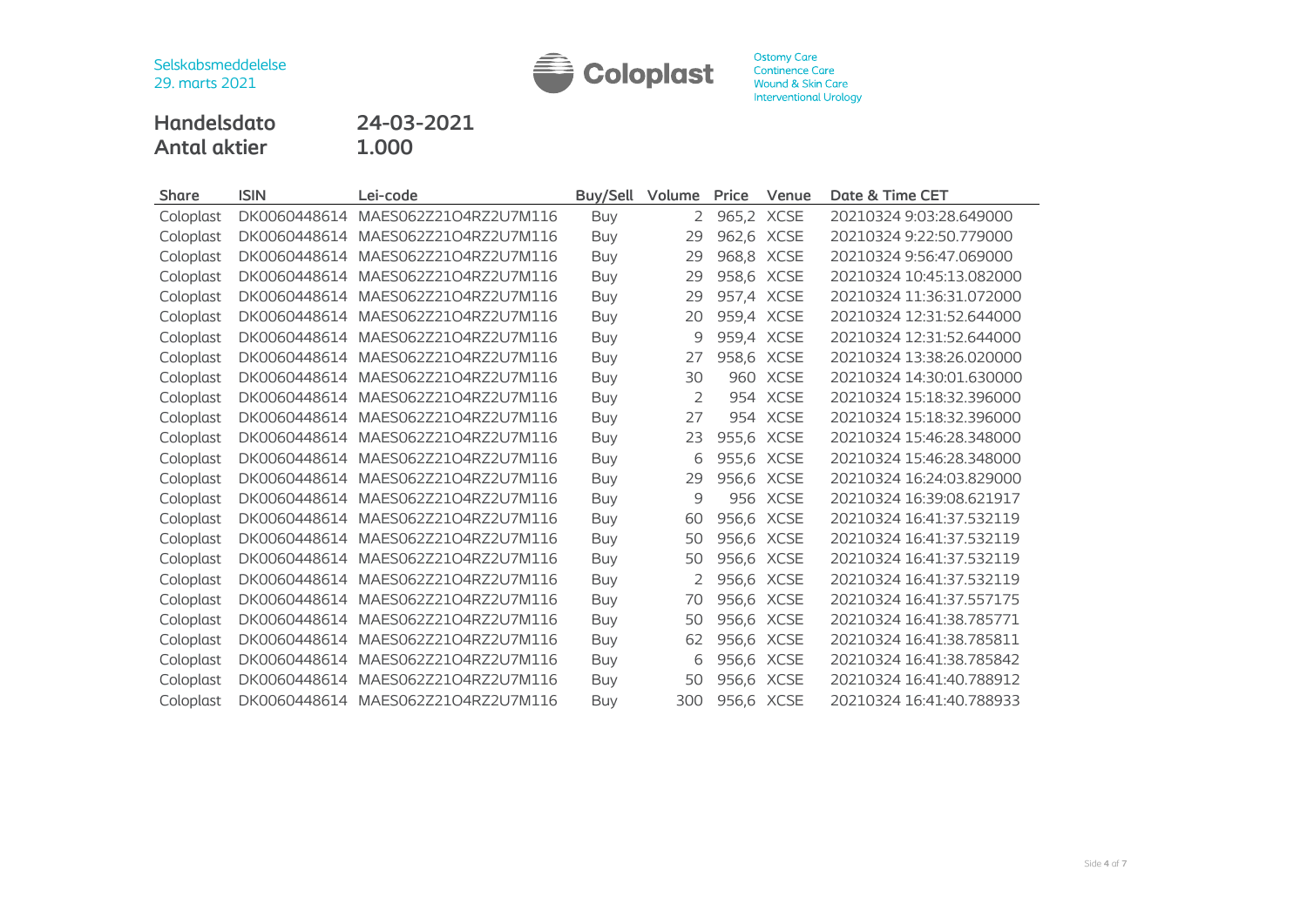

**Handelsdato 25-03-2021 Antal aktier 300**

| <b>Share</b> | <b>ISIN</b>  | Lei-code              | Buy/Sell   | Volume Price |            | Venue      | Date & Time CET          |
|--------------|--------------|-----------------------|------------|--------------|------------|------------|--------------------------|
| Coloplast    | DK0060448614 | MAES062Z21O4RZ2U7M116 | Buy        | 32           |            | 963.6 XCSE | 20210325 16:21:25.290723 |
| Coloplast    | DK0060448614 | MAES062Z21O4RZ2U7M116 | Buy        | 30           | 965,2 XCSE |            | 20210325 15:57:26.665000 |
| Coloplast    | DK0060448614 | MAES062Z21O4RZ2U7M116 | <b>Buy</b> | 29           |            | 961,2 XCSE | 20210325 15:32:05.066000 |
| Coloplast    | DK0060448614 | MAES062Z21O4RZ2U7M116 | Buy        | 29           |            | 958,6 XCSE | 20210325 15:01:43.764000 |
| Coloplast    | DK0060448614 | MAES062Z21O4RZ2U7M116 | Buy        | 28           |            | 953,8 XCSE | 20210325 14:22:50.380000 |
| Coloplast    | DK0060448614 | MAES062Z21O4RZ2U7M116 | <b>Buy</b> |              |            | 951 XCSE   | 20210325 13:29:47.202000 |
| Coloplast    | DK0060448614 | MAES062Z21O4RZ2U7M116 | Buy        | 29           |            | 949 XCSE   | 20210325 12:36:17.655000 |
| Coloplast    | DK0060448614 | MAES062Z21O4RZ2U7M116 | <b>Buy</b> |              |            | 949,6 XCSE | 20210325 11:40:02.012000 |
| Coloplast    | DK0060448614 | MAES062Z21O4RZ2U7M116 | <b>Buy</b> | 29           | 949,6 XCSE |            | 20210325 11:40:02.012000 |
| Coloplast    | DK0060448614 | MAES062Z21O4RZ2U7M116 | Buy        | 29           | 949,8 XCSE |            | 20210325 10:49:45.221000 |
| Coloplast    | DK0060448614 | MAES062Z21O4RZ2U7M116 | <b>Buy</b> | 30           | 949,4 XCSE |            | 20210325 9:58:59.941000  |
| Coloplast    | DK0060448614 | MAES062Z21O4RZ2U7M116 | <b>Buy</b> | 30           |            | 955 XCSE   | 20210325 9:24:15.143000  |
| Coloplast    | DK0060448614 | MAES062Z21O4RZ2U7M116 | Buy        |              |            | 945.6 XCSE | 20210325 9:01:04.378000  |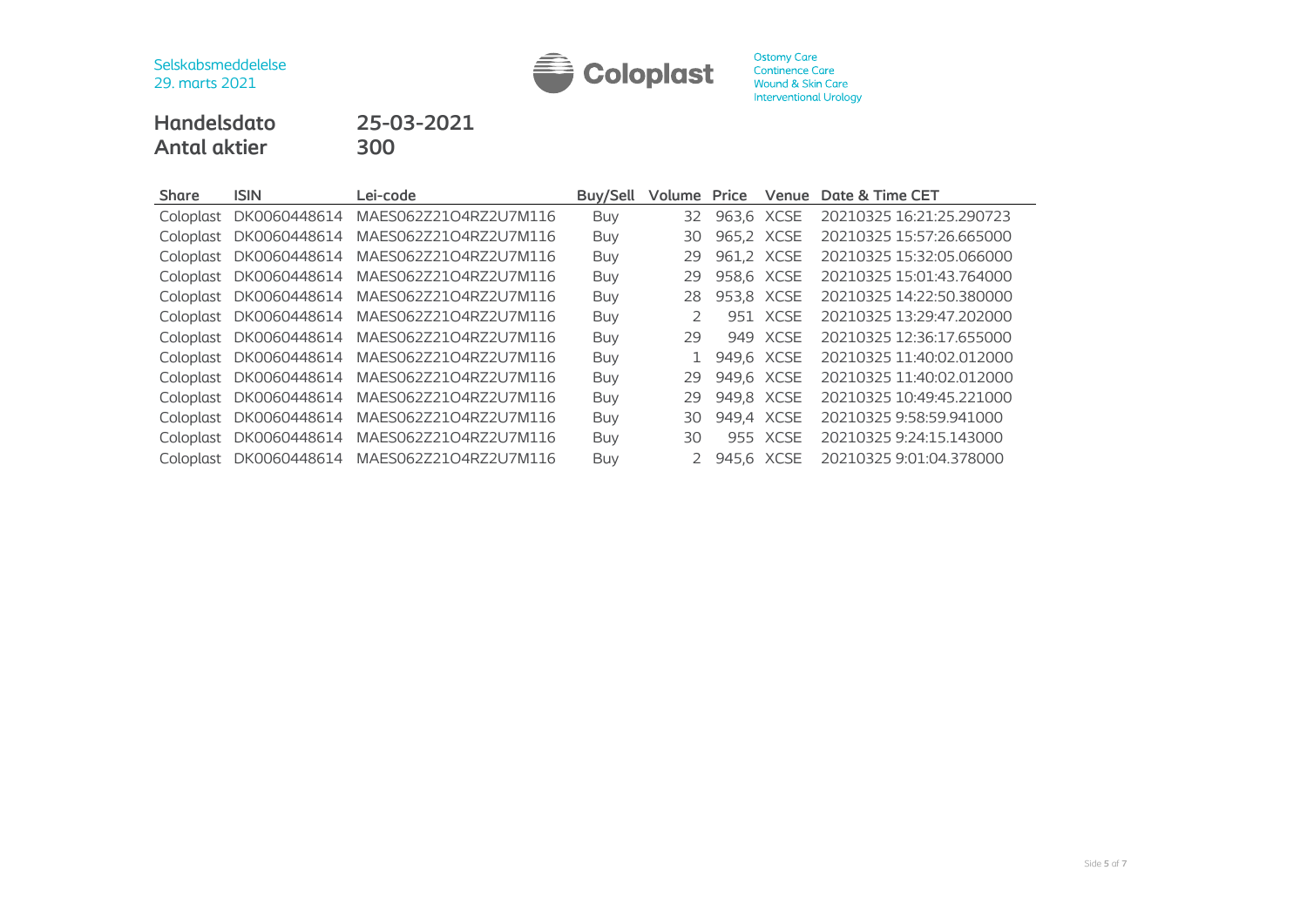

**Handelsdato 26-03-2021 Antal aktier 500**

**Share ISIN Lei-code Buy/Sell Volume Price Venue Date & Time CET** Coloplast DK0060448615 MAES062Z21O4RZ2U7M117 Buy 2 962 XCSE 20210326 9:02:25.206000 Coloplast DK0060448616 MAES062Z21O4RZ2U7M118 Buy 11 960,6 XCSE 20210326 9:10:29.096000 Coloplast DK0060448617 MAES062Z21O4RZ2U7M119 Buy 19 960,6 XCSE 20210326 9:10:29.096000 Coloplast DK0060448618 MAES062Z21O4RZ2U7M120 Buy 35 963 XCSE 20210326 9:34:07.478000 Coloplast DK0060448619 MAES062Z21O4RZ2U7M121 Buy 31 959,6 XCSE 20210326 9:54:58.375000 Coloplast DK0060448620 MAES062Z21O4RZ2U7M122 Buy 31 957,4 XCSE 20210326 10:23:28.165000 Coloplast DK0060448621 MAES062Z21O4RZ2U7M123 Buy 25 953 XCSE 20210326 10:55:38.757000 Coloplast DK0060448622 MAES062Z21O4RZ2U7M124 Buy 4 953 XCSE 20210326 10:55:38.757000 Coloplast DK0060448623 MAES062Z21O4RZ2U7M125 Buy 29 953,6 XCSE 20210326 11:25:33.864000 Coloplast DK0060448624 MAES062Z21O4RZ2U7M126 Buy 29 957,2 XCSE 20210326 11:59:25.903000 Coloplast DK0060448625 MAES062Z21O4RZ2U7M127 Buy 30 953,6 XCSE 20210326 12:35:59.535000 Coloplast DK0060448626 MAES062Z21O4RZ2U7M128 Buy 29 955,6 XCSE 20210326 13:11:48.287000 Coloplast DK0060448627 MAES062Z21O4RZ2U7M129 Buy 29 953,6 XCSE 20210326 13:51:23.594000 Coloplast DK0060448628 MAES062Z21O4RZ2U7M130 Buy 29 953,4 XCSE 20210326 14:22:17.518000 Coloplast DK0060448629 MAES062Z21O4RZ2U7M131 Buy 29 954 XCSE 20210326 14:50:33.083000 Coloplast DK0060448630 MAES062Z21O4RZ2U7M132 Buy 31 951,4 XCSE 20210326 15:18:36.754000 Coloplast DK0060448631 MAES062Z21O4RZ2U7M133 Buy 5 952,2 XCSE 20210326 15:39:06.895000 Coloplast DK0060448632 MAES062Z21O4RZ2U7M134 Buy 26 952,2 XCSE 20210326 15:39:06.895000 Coloplast DK0060448633 MAES062Z21O4RZ2U7M135 Buy 29 952,6 XCSE 20210326 15:57:28.158000 Coloplast DK0060448634 MAES062Z21O4RZ2U7M136 Buy 29 953 XCSE 20210326 16:21:43.686000 Coloplast DK0060448635 MAES062Z21O4RZ2U7M137 Buy 18 953,2 XCSE 20210326 16:43:46.338931